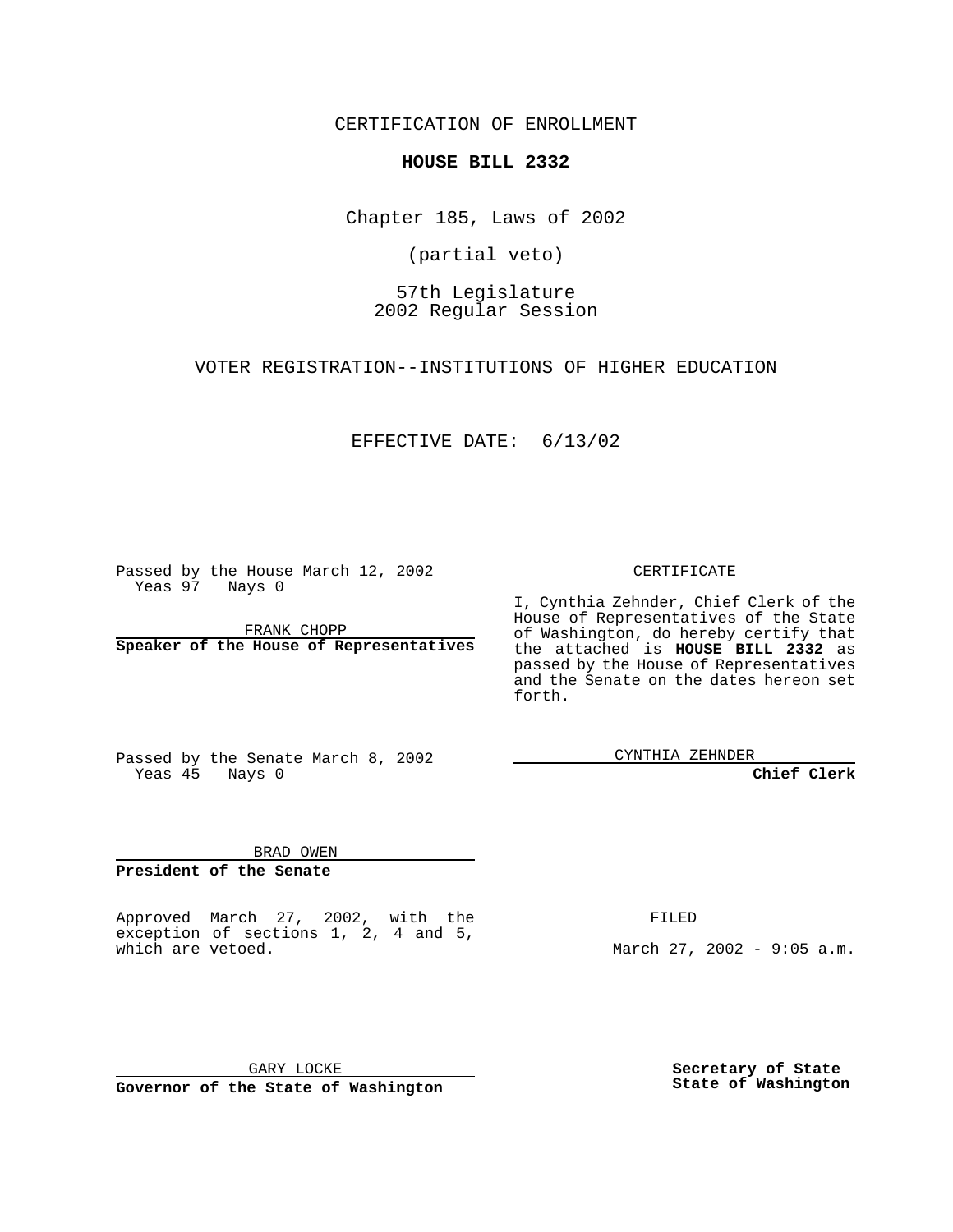## **HOUSE BILL 2332** \_\_\_\_\_\_\_\_\_\_\_\_\_\_\_\_\_\_\_\_\_\_\_\_\_\_\_\_\_\_\_\_\_\_\_\_\_\_\_\_\_\_\_\_\_\_\_

\_\_\_\_\_\_\_\_\_\_\_\_\_\_\_\_\_\_\_\_\_\_\_\_\_\_\_\_\_\_\_\_\_\_\_\_\_\_\_\_\_\_\_\_\_\_\_

### AS AMENDED BY THE SENATE

Passed Legislature - 2002 Regular Session

#### **State of Washington 57th Legislature 2002 Regular Session**

**By** Representatives Romero, McDermott, D. Schmidt, Woods, Ruderman, Miloscia, Esser and Kagi; by request of Secretary of State

Read first time 01/15/2002. Referred to Committee on State Government.

 AN ACT Relating to a statewide voter registration data base; amending RCW 29.07.025; adding a new section to chapter 29.04 RCW; creating a new section; providing an effective date; providing an expiration date; and declaring an emergency.

5 BE IT ENACTED BY THE LEGISLATURE OF THE STATE OF WASHINGTON:

6 \*NEW SECTION. Sec. 1. The legislature recognizes that national 7 task forces studying election issues have identified statewide voter 8 registration systems as important tools for protecting the integrity of 9 elections, and it is likely that federal funds will be made available 10 for states that employ statewide voter registration systems. 11 Therefore, the legislature finds <sup>a</sup> need for the state of Washington to 12 begin the process of creating such a system.

13 **\*Sec. 1 was vetoed. See message at end of chapter.**

14 \*<u>NEW SECTION.</u> Sec. 2. A new section is added to chapter 29.04 RCW 15 to read as follows:

16 (1) The office of the secretary of state shall work in conjunction 17 with the county auditors of the state of Washington to initiate the 18 creation of a statewide voter registration data base. The secretary of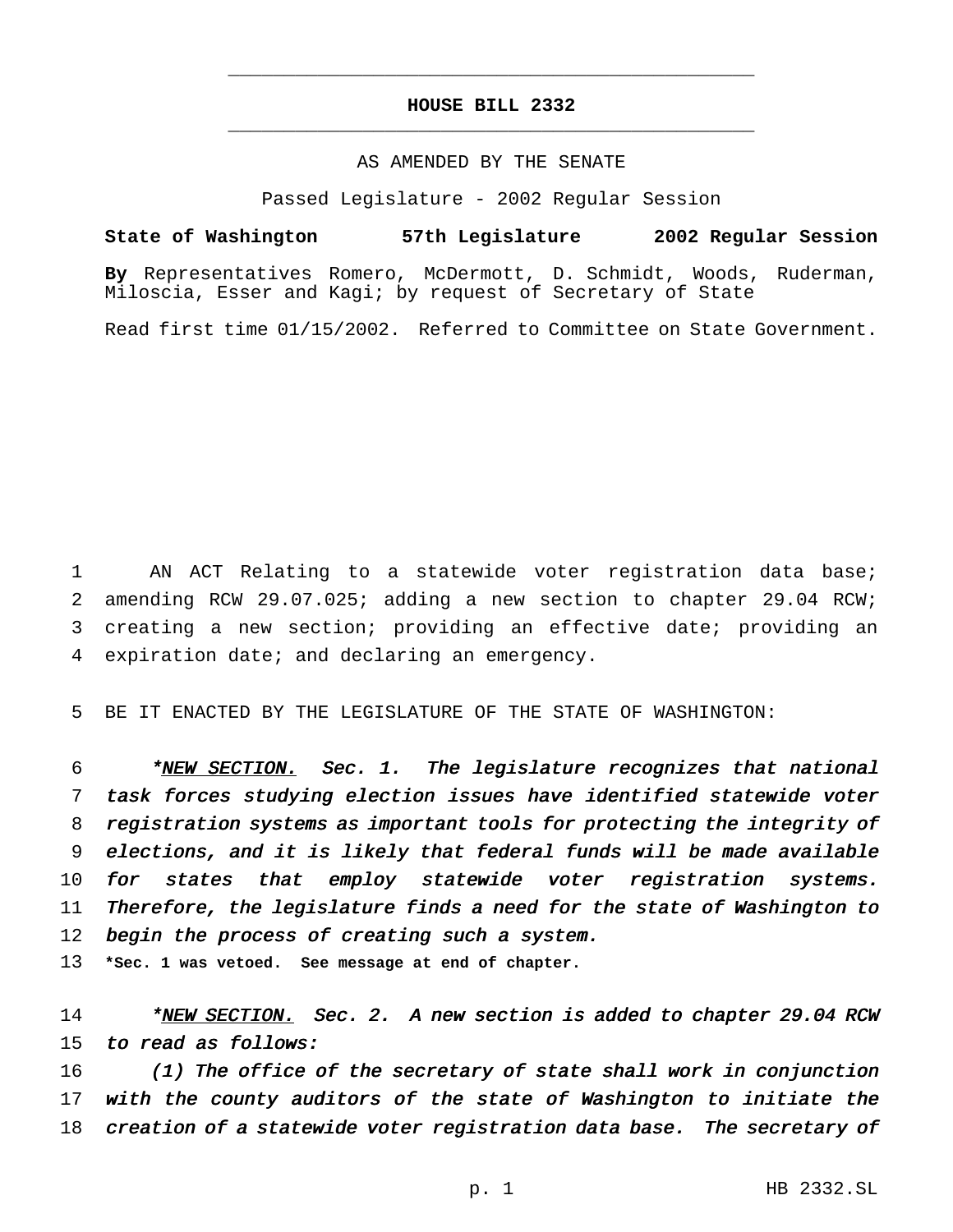state shall identify <sup>a</sup> group of voter registration experts whose responsibility will be to work on <sup>a</sup> design for the voter registration data base system. The secretary of state shall report back the findings of this group to the legislature no later than February 1, 2003.

 (2) Among the intended goals the voter registration data base must be designed to accomplish at <sup>a</sup> minimum, are the following:

8 (a) Identify duplicate voter registrations;

(b) Identify suspected duplicate voters;

10 (c) Screen against the department of corrections data base to aid in the cancellation of voter registration of felons;

12 (d) Provide up-to-date signatures of voters for the purposes of 13 initiative signature checking;

 (e) Provide for <sup>a</sup> comparison between the voter registration data 15 base and the department of licensing change of address data base;

 (f) Provide online access for county auditors with the goal of real time duplicate checking and update capabilities, if sufficient funds 18 are available;

 (g) Provide for the cancellation of voter registration for persons who have moved to other states and surrendered their Washington state drivers' licenses;

 (h) Ensure that each county shall maintain legal control of the registration records for that county.

**\*Sec. 2 was vetoed. See message at end of chapter.**

 **Sec. 3.** RCW 29.07.025 and 1994 c 57 s 10 are each amended to read as follows:

 (1) Each state agency designated under RCW 29.07.420 shall provide voter registration services for employees and the public within each office of that agency.

 (2) The secretary of state shall design and provide a standard notice informing the public of the availability of voter registration, which notice shall be posted in each state agency where such services are available.

 (3) The secretary of state shall design and provide standard voter registration forms for use by these state agencies.

 (4) Each institution of higher education shall put in place an 37 active prompt on its course registration web site, or similar web site 38 that students actively and regularly use, that, if selected, will link